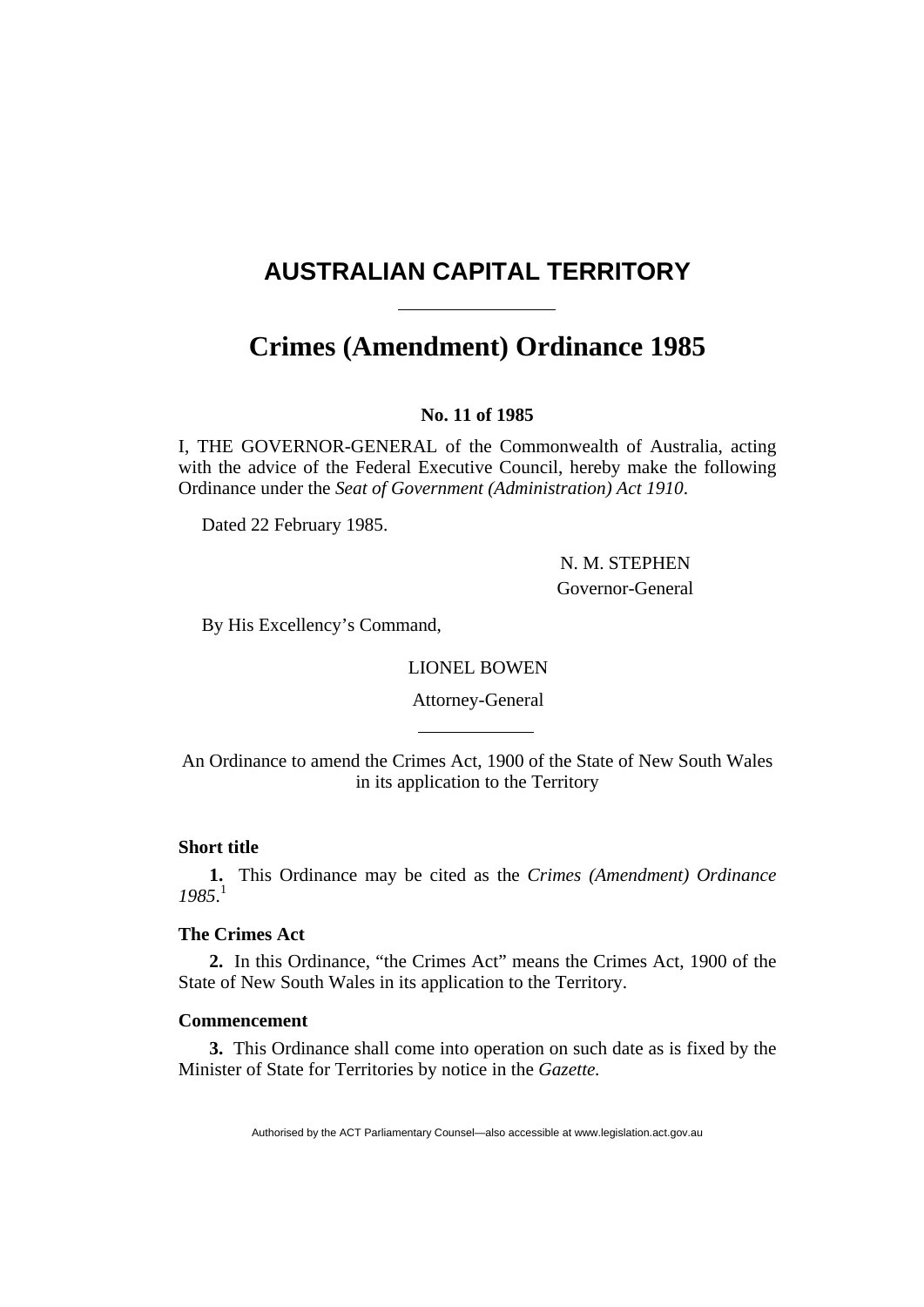**4.** After Part XV of the Crimes Act the following Part is inserted:

#### "PART XVA—COMMUNITY SERVICE ORDERS

#### **Interpretation**

"556F. In this Part, unless the contrary intention appears—

- 'authorized officer' means a person appointed under section 4 of the *Supervision of Offenders (Community Service Orders) Ordinance 1985;*
- 'community service order' means an order made by a court pursuant to section 556G;
- 'offender' means a person in respect of whom a community service order is in force;

'officer of the court' means*—* 

- (a) in relation to a community service order made by the Supreme Court—the Registrar of the Supreme Court; and
- (b) in relation to a community service order made by the Court of Petty Sessions—the Clerk of the Court of Petty Sessions;

'supervisor' means a person appointed under section 5 of the *Supervision of Offenders (Community Service Orders) Ordinance 1985.* 

#### **Directions to perform work**

"556G. (1) Where a person who has attained the age of 18 years is convicted of an offence against a law of the Territory punishable by imprisonment, the court may, if it thinks fit, instead of imposing any other penalty or otherwise dealing with him, by order—

- (a) direct him to perform unpaid work for such number of hours, being a number that is a multiple of 8, not less than 24 and not more than 208, as the court specifies;
- (b) require him to report to an authorized officer within such time (if any) as the court specifies; and
- (c) direct that he be released from custody forthwith.
- "(2) Nothing in sub-section (1) affects the power of a court—
- (a) to order an offender to make restitution of property;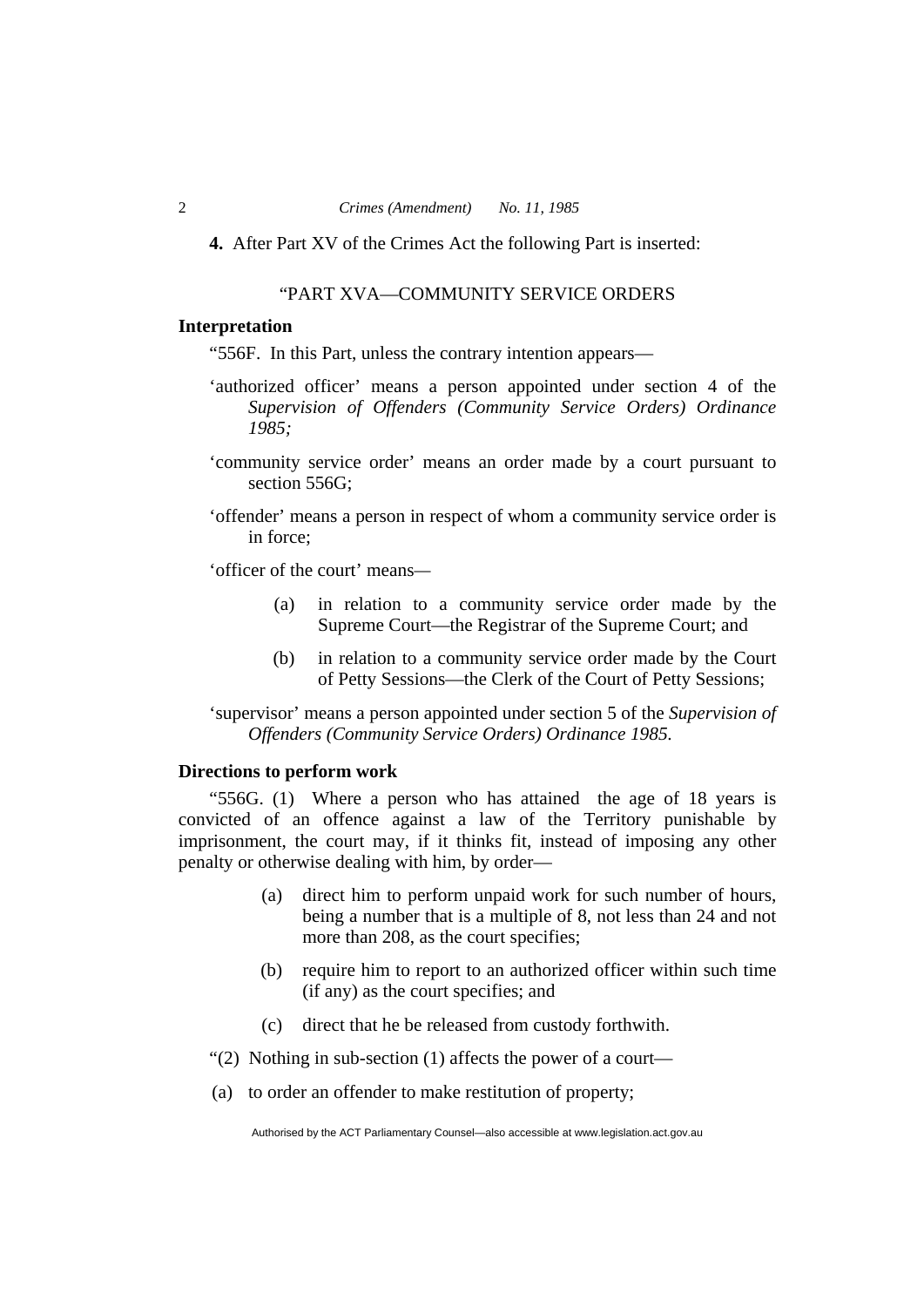- (b) to direct an offender to pay compensation to an aggrieved person;
- (c) to make an order for costs against an offender;
- (d) to suspend or cancel an offender's licence to drive a motor vehicle or to disqualify the person from holding such a licence for such period as the court thinks fit; or
- (e) to order the forfeiture of any property.
- "(3) Where a person who has attained the age of 18 years is liable to be committed to prison pursuant to sub-section 150 (1) of the *Court of Petty Sessions Ordinance 1930*, the Court of Petty Sessions may, if it thinks fit, instead of so committing him, by order, direct him—
- (a) to perform unpaid work for such number of hours as the court specifies, being a number that is a multiple of 8 and is not less than 24 but not more than—
	- (i) the number equal to the number of hours he would work if he were to work for 8 hours on each of the days in respect of which he was liable to be committed to prison; or
	- (ii) 208,

whichever is less; and

 (b) to report to an authorized officer within such time (if any) as the court specifies,

and where a community service order has been made under this sub-section in respect of a person the person shall not be committed to prison under the firstmentioned sub-section in respect of that liability unless the order is revoked pursuant to sub-section 556K (5).

"(4) Where a community service order has been made, the officer of the court shall—

- (a) cause the order to be reduced to writing in accordance with Form 1 or Form 2 in Schedule 5, as the case requires; and
- (b) cause a copy of the order to be given to the offender and another copy to be given to an authorized officer.
- "(5) Where a court—
- (a) makes more than one community service order in respect of the same offender; or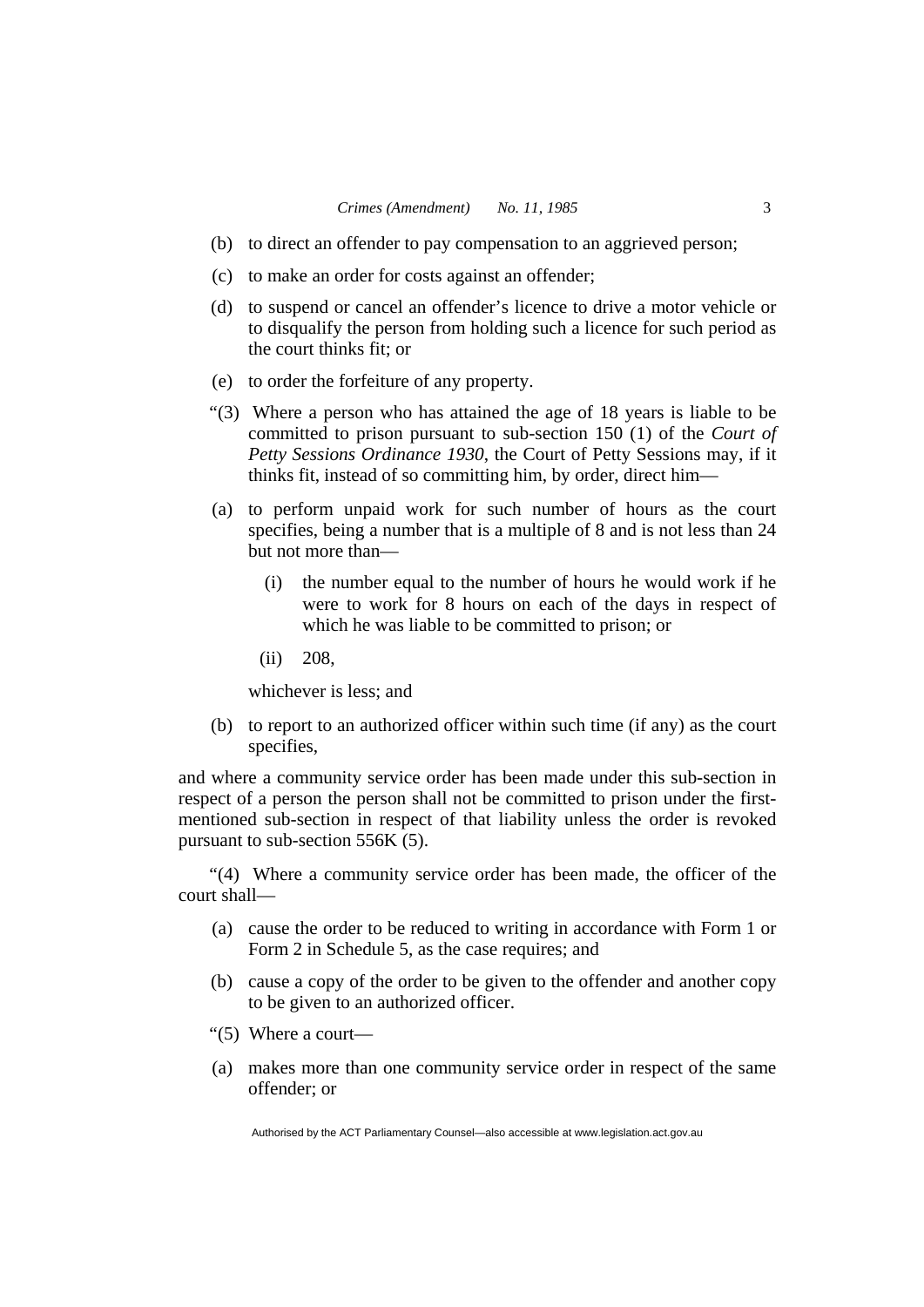#### 4 *Crimes (Amendment) No. 11, 1985*

 (b) makes a community service order while another community service orders is in force in respect of the relevant offender,

the court may direct that the hours specified in the last-made order be worked concurrently with or in addition to any hours to be worked pursuant to any other community service order in force in respect of the offender.

"(6) The number of hours for which an offender in respect of whom two or more community service orders are in force may, after the date on which the later or last of those orders was made, be required to perform unpaid work pursuant to those orders shall not exceed, in the aggregate, 208.

## **Effect of payment of fine, &c., where community service order made**

"556H. (1) Where a community service order has been made pursuant to sub-section 556G (3)—

- (a) the number of hours for which the relevant offender is required to perform work pursuant to the order shall, upon payment of part of the amount that the offender was liable to pay in accordance with the terms of the relevant conviction or order referred to in sub-section 150 (1) of the *Court of Petty Sessions Ordinance 1930*, be reduced by the prescribed number of hours; and
- (b) the community service order ceases to have effect upon payment of the whole of that amount.
- "(2) For the purposes of paragraph  $(1)$   $(a)$ , the prescribed number of hours
- is—
	- (a) the number of hours that bears to the number of hours specified in the relevant community service order the same proportion as the amount paid bears to the whole of the amount referred to in that paragraph; or
	- (b) where the number of hours first referred to in paragraph (a) is not a number that is a multiple of 8—the next lower number that is a multiple of 8.

"(3) Notwithstanding paragraph (1) (a) but otherwise subject to this Part, where, but for this sub-section, the number of hours for which an offender is required to perform work pursuant to a community service order would, by virtue of the operation of sub-section (1), be reduced to less than 24 hours, that community service order shall have effect as if the first-mentioned number of hours had been reduced to 24 hours.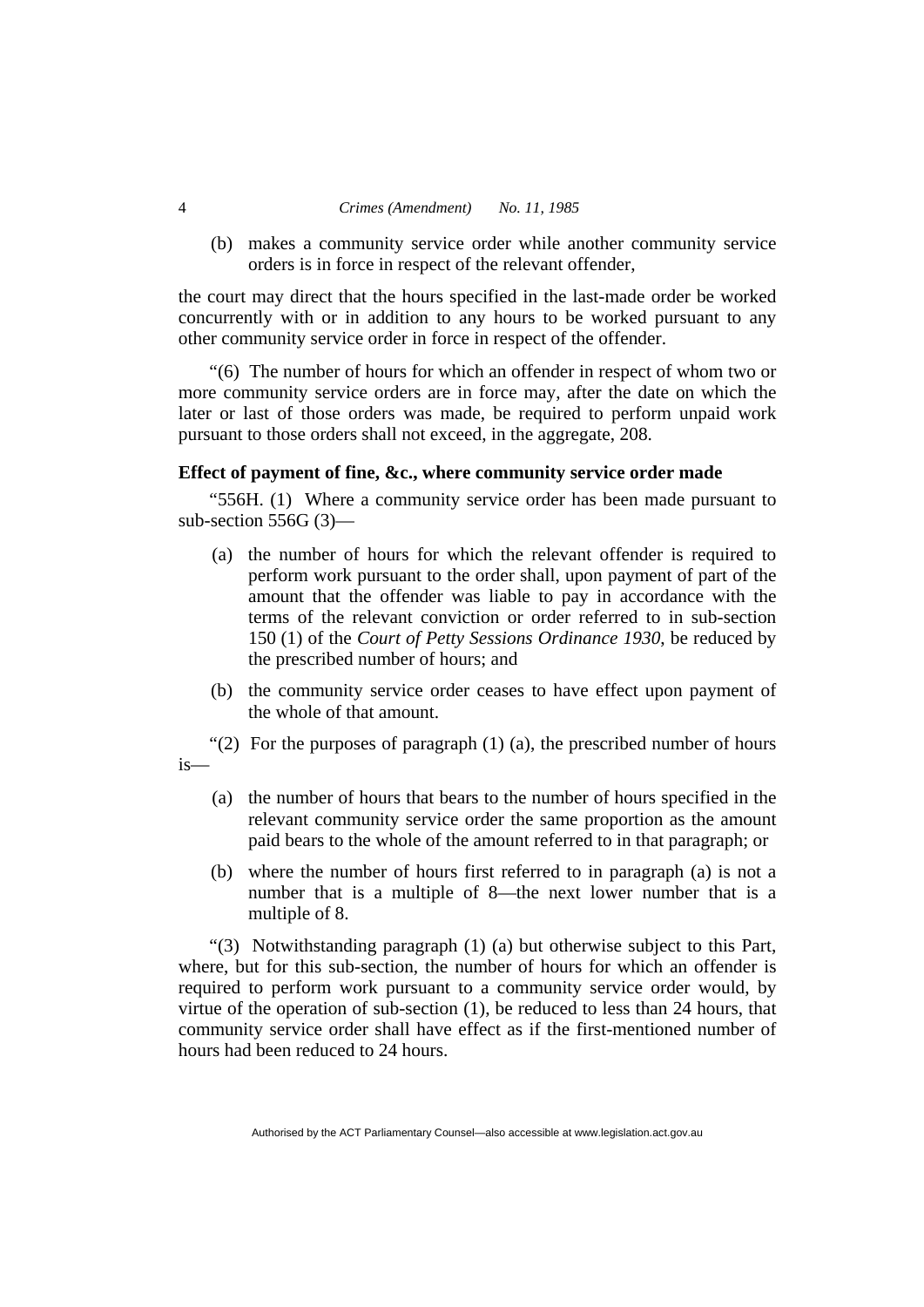#### **Circumstances in which a community service order may be made**

"556J. (1) A court shall not make a community service order in respect of a person unless—

- (a) the person consents;
- (b) the person submits himself to a medical examination by a duly qualified medical practitioner, if so required by the court; and
- (c) the court is satisfied that—
	- (i) the person is a suitable person to perform work under such an order; and
	- (ii) work of a suitable nature will be provided for the person.

"(2) Before making a community service order, the court shall explain to the person in respect of whom the order is to be made—

- (a) the effect that the proposed order would have;
- (b) the consequences of a non-compliance with the order and of the commission of an offence under sub-section 556K (1); and
- (c) that the court has the power to review the order upon the application of an authorized officer or of the offender.
- "(3) For the purpose of paragraph  $(1)$  (c), the court may have regard to-
- (a) the report of an authorized officer; and
- (b) where a person has submitted to a medical examination by a duly qualified medical practitioner as required by the court—the report of that medical practitioner in respect of that examination.

#### **Obligations of offender and consequences of failure to comply**

"556K. (1) An offender who, without reasonable excuse, refuses or fails to—

- (a) comply with a community service order;
- (b) inform an authorized officer of any change in his address;
- (c) comply with the directions of an authorized officer with regard to the performance of work pursuant to a community service order;
- (d) perform work pursuant to a community service order in a satisfactory manner; or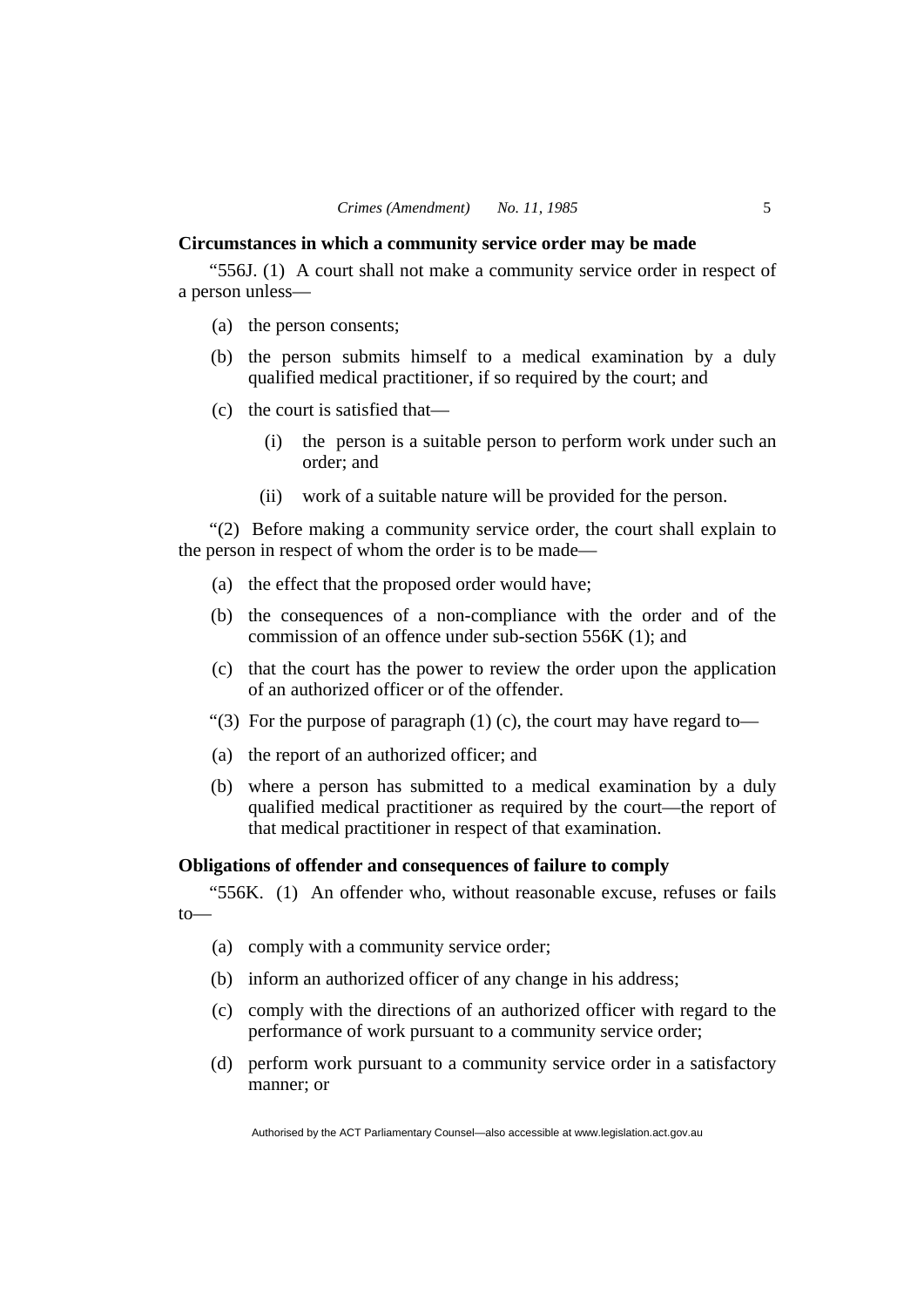#### 6 *Crimes (Amendment) No. 11, 1985*

 (e) comply with any reasonable request of a supervisor while performing work pursuant to a community service order.

is guilty of an offence and shall be dealt with in accordance with this section.

"(2) Where it appears to an authorized officer that an offender has committed an offence under sub-section (1), the authorized officer may lay an information before a magistrate in respect of that offence.

"(3) Where an information has been laid before a magistrate under subsection (2), the magistrate may cause a summons to be issued requiring the offender to appear, at a time and place to be fixed, before the court that made the community service order to answer to the information and to be further dealt with according to law.

"(4) If the offender fails to appear before a court in answer to a summons issued in accordance with sub-section (3), the court shall adjourn the proceedings and may issue a warrant for the apprehension of the offender and for the offender to be brought before that court.

"(5) Subject to sub-section (6), where an offender appears or is brought before a court pursuant to this section and the court is satisfied that the offender has committed an offence under sub-section (1), the court may make one or more of the following orders:

- (a) an order extending the period during which the relevant community service order is to remain in force;
- (b) an order varying the relevant community service order by increasing the number of hours for which the offender is required to perform unpaid work pursuant to the community service order;
- (c) an order requiring the offender to perform work pursuant to the relevant community service order other than the work he has been performing;
- (d) an order revoking the relevant community service order;
- (e) an order that the offender pay a penalty not exceeding \$1,000.
- " $(6)$  Where—
- (a) an offender appears or is brought before a court pursuant to this section; and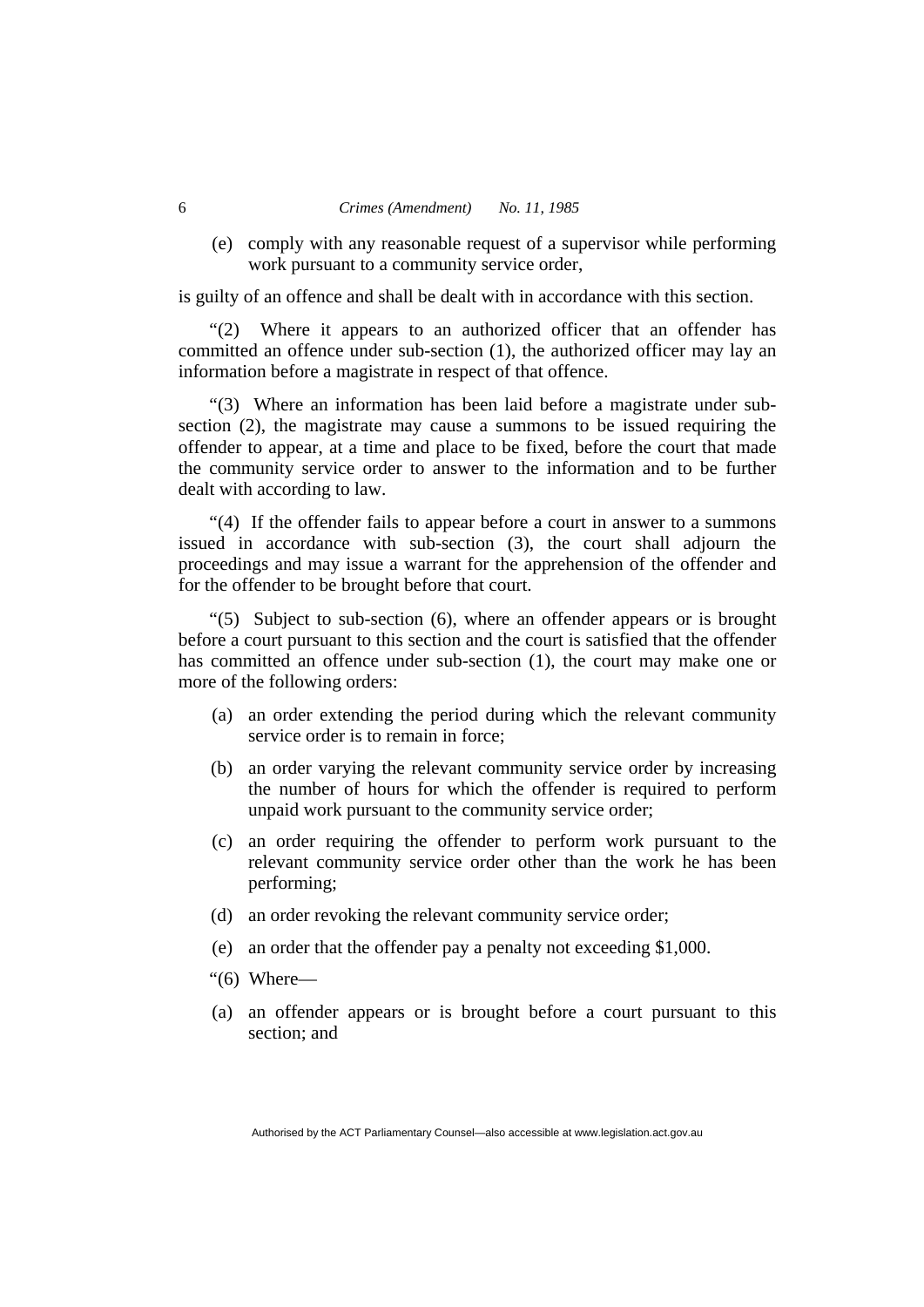(b) the court is satisfied that the offender has committed an offence under sub-section (1) but is of the opinion that an order should not be made under sub-section (5),

the court may decline to make such an order and may instead admonish the offender in respect of that offence.

"(7) Where under sub-section (5) a court revokes a community service order that was made in respect of a person pursuant to sub-section 556G (1), the court may make such other order in respect of that person as it thinks fit, being an order that the court would, if the offender were then before the court for sentence for the offence in respect of which the community service order was made, be empowered to make, and in making such an order the court shall have regard to any work performed by that person pursuant to the community service order.

"(8) A community service order shall not be varied pursuant to paragraph (5) (b) so that the relevant offender would be required to perform, after the time at which the variation took effect, unpaid work pursuant to the order for a total period exceeding 208 hours.

# **Community service order to cease to have effect after 12 months except where period extended**

"556L. (1) Subject to sub-section  $(2)$  and sub-section 556K  $(5)$ , a community service order, unless earlier discharged, shall cease to have effect upon the expiration of the period of 12 months commencing on the date on which the order was made.

"(2) On the application of an authorized officer, a court that made a community service order may extend the period during which the order is to have effect if, having regard to circumstances that have arisen since the order was made, it appears to the court to be in the interests of justice to do so.

"(3) Where an application is made to a court under sub-section (2) by an authorized officer, the court shall issue a summons to the relevant offender to appear before it on the hearing of the application and, if he does not appear in answer to the summons, shall adjourn the hearing of the application and may issue a warrant for the apprehension of the offender and for the offender to be brought before the court.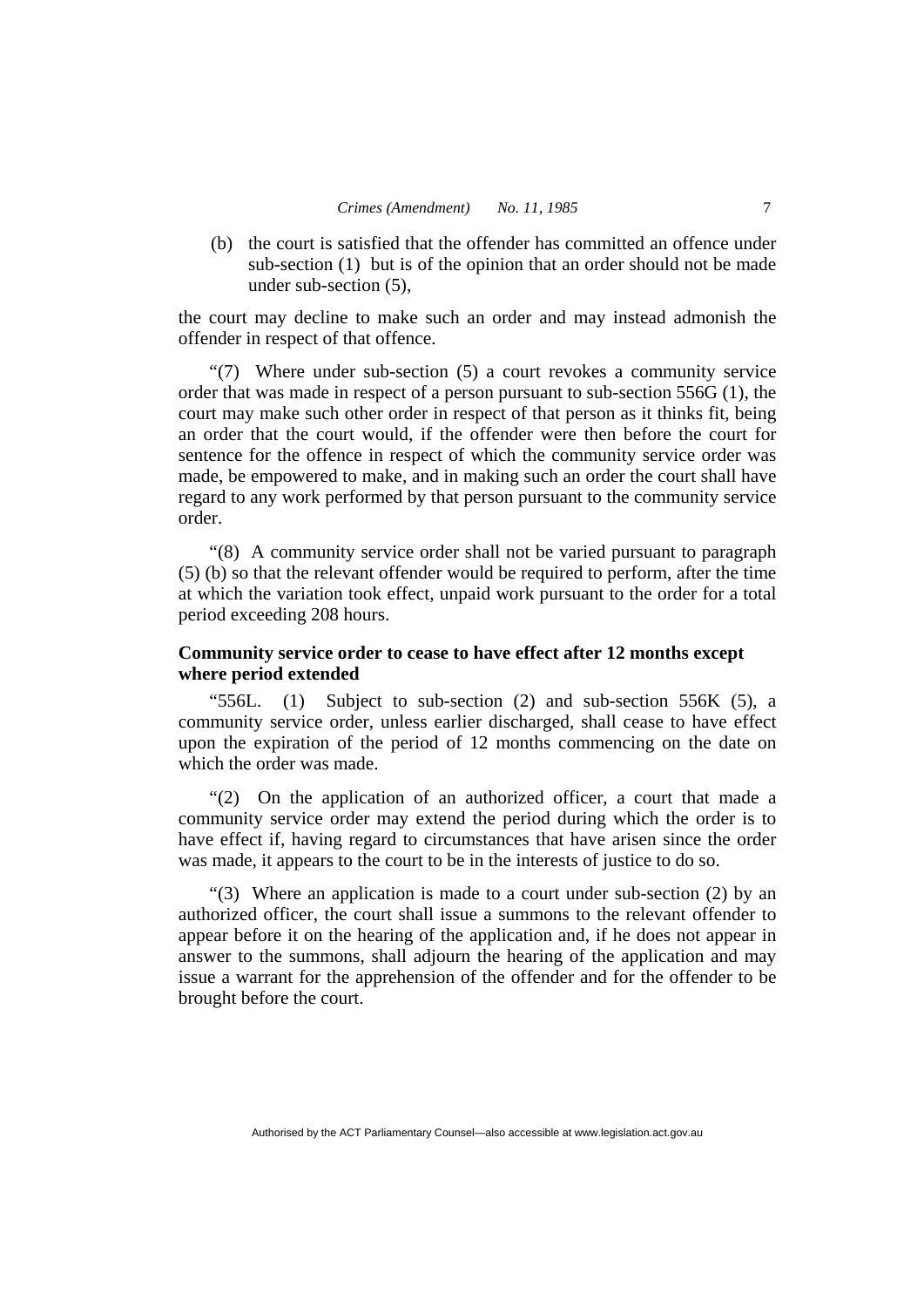#### 8 *Crimes (Amendment) No. 11, 1985*

#### **Revocation and variation of community service order and variation of nature of work**

"556M. (1) On the application of an offender or an authorized officer, the court that made the relevant community service order may—

- (a) in the case of an order made pursuant to sub-section  $556G(1)$ 
	- (i) revoke the order; or
	- (ii) vary the order by substituting a lesser number of hours for that specified in the order; and
- (b) in the case of an order made pursuant to sub-section 556G (3) revoke the order,

if, having regard to circumstances that have arisen since the order was made, it appears to the court to be in the interests of justice to do so.

"(2) Where, under sub-section (1), a court revokes a community service order that was made in respect of a person pursuant to sub-section 556G (1), the court may make such other order in respect of that person as it thinks fit, being an order that the court would, if the offender were then before the court for sentence for the offence in respect of which the community service order was made, be empowered to make, and in making such an order the court shall have regard to any work performed by that person pursuant to the community service order.

"(3) On the application of an offender, the court that made the relevant community service order may direct an authorized officer to arrange for the offender to do work other than the work he has been doing pursuant to the community service order.

"(4) Where an application is made to a court under sub-section (1) by an authorized officer, the court shall issue a summons to the offender to appear before it on the hearing of the application and, if he does not appear in answer to the summons, the court shall adjourn the hearing of the application and may issue a warrant for the apprehension of the offender and for the offender to be brought before the court.

"(5) Where an application is made to a court under this section by an offender, the officer of the court shall cause notice of the application and of the time and place fixed for the hearing of the application to be served on an authorized officer.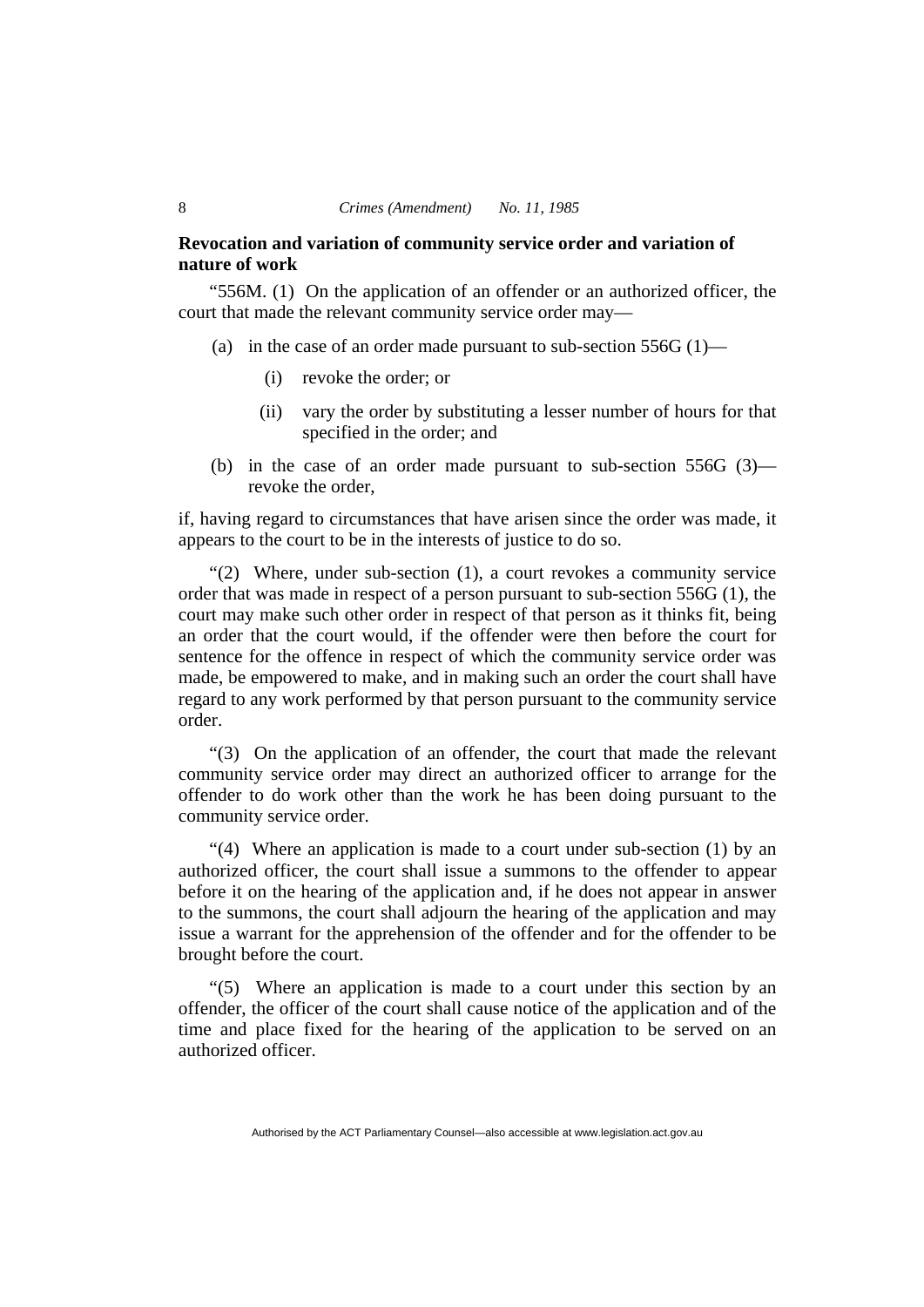#### **Power of court where offender convicted of further offence**

"556N. (1) Where, after a community service order has been made, the relevant offender—

- (a) is convicted by the Supreme Court of an offence; or
- (b) is committed to the Supreme Court pursuant to paragraph (3) (b),

the Supreme Court may deal with him in relation to the community service order in like manner as it or the Court of Petty Sessions, as the case may be, could deal with him under section 556K if he had committed an offence under sub-section 556K (1).

"(2) The powers of the Supreme Court under sub-section (1) with respect to a person who has been convicted by that court of an offence are in addition to its powers to deal with him in relation to that offence.

"(3) Where, after a community service order has been made, the relevant offender is convicted by the Court of Petty Sessions of an offence, then, in addition to dealing with the offender in relation to that offence, the court—

- (a) may, if the community service order was made by that court, deal with the offender in like manner as it could deal with him under section 556K if he had committed an offence under sub-section 556K (1) in relation to the community service order; or
- (b) shall, if the community service order was made by the Supreme Court, commit the offender to the Supreme Court to be dealt with in accordance with sub-section (1).

"(4) Where, pursuant to paragraph (3) (b), the Court of Petty Sessions commits an offender to the Supreme Court, the Court of Petty Sessions may admit him to bail on such recognizance as it thinks fit, on condition that he appears before the Supreme Court at a time and place to be fixed to be dealt with by the Supreme Court in accordance with sub-section (1), or may direct that he be kept in such custody as the Court of petty Sessions directs until he can be brought before the Supreme Court.

"(5) Where a court deals with a person under this section the court shall have regard to any work performed by that person pursuant to the relevant community service order.

#### **Apprehension of offender about to leave Territory**

"556P. (1) Where a magistrate is satisfied by information on oath that there are reasonable grounds for believing that an offender is about to leave the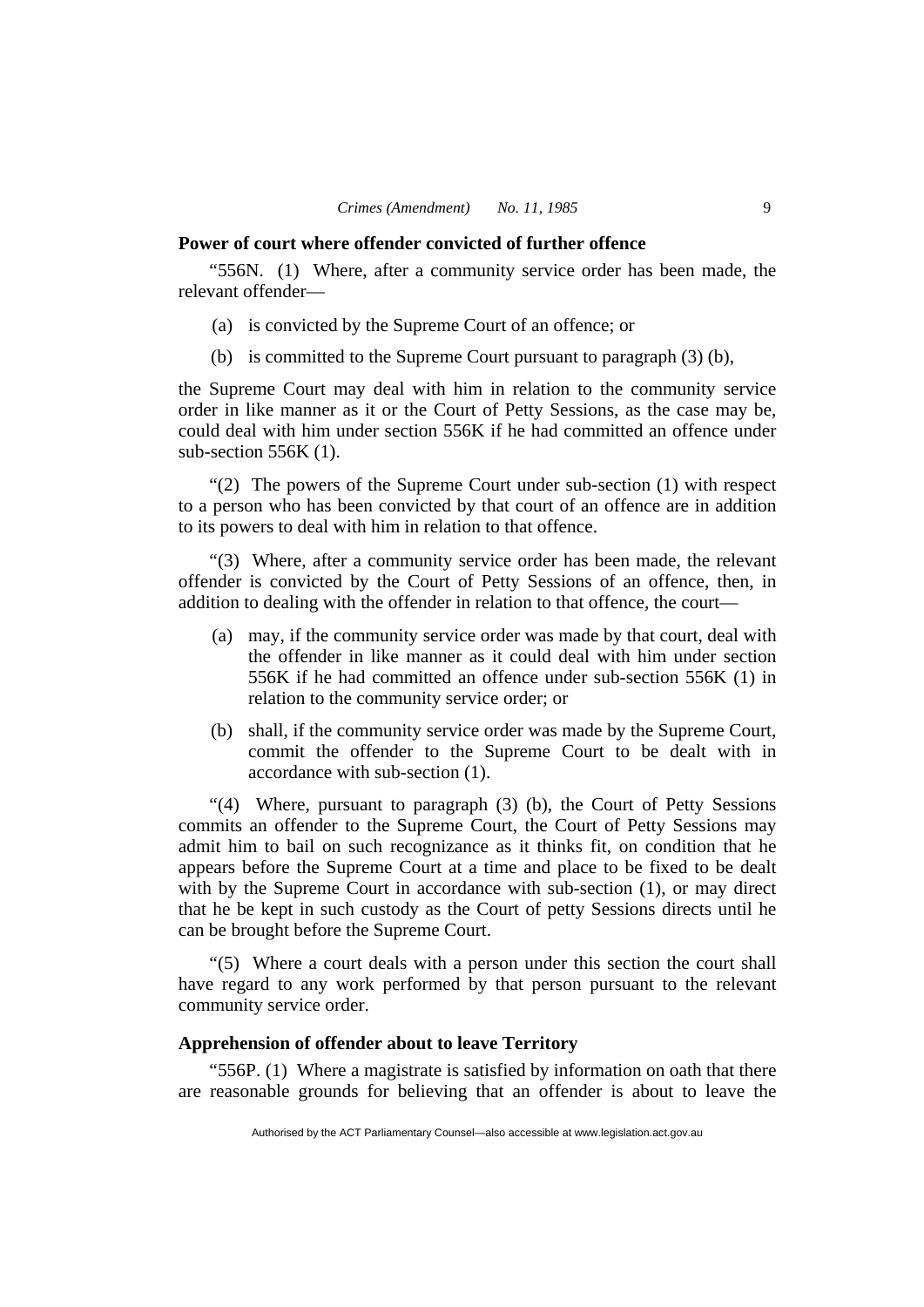Territory with the intention of avoiding any of the requirements of a community service order, of this Part or of the *Supervision of Offenders (Community Service Orders) Ordinance 1985*, the magistrate may issue a warrant for the apprehension of the offender and for the offender to be brought before the Court of Petty Sessions.

"(2) A warrant under sub-section (1) shall—

- (a) be in writing signed by the magistrate issuing it;
- (b) be directed to all police officers or to a named police officer; and
- (c) state shortly the matters of the information on which it is founded.

"(3) A warrant under sub-section (1) may be issued on a Sunday as on any other day.

"(4) A person who has been apprehended pursuant to a warrant issued under this section shall be brought before the Court of Petty Sessions as soon as practicable after he is taken into custody.

#### **Power of court re offender about to leave Territory**

"556Q. (1) Where the Court of Petty Sessions is satisfied that an offender brought before it pursuant to section 556P is about to leave the Territory with the intention of avoiding any of the requirements of the relevant community service order, of this Part or the *Supervision of Offenders (Community Service Orders) Ordinance 1985*, the court—

- (a) may, if the community service order was made by that court, deal with the offender in like manner as it could deal with him under section 556K if he had committed an offence under sub-section 556K (1) in relation to the community service order; or
- (b) shall, if the community service order was made by the Supreme Court, remand him in custody to be brought before the Supreme Court.

"(2) Where an offender has been brought before the Supreme Court pursuant to paragraph (1) (b), the court may deal with the offender in like manner as it could deal with him under section 556K if he had committed an offence under sub-section 556K (1) in relation to the relevant community service order.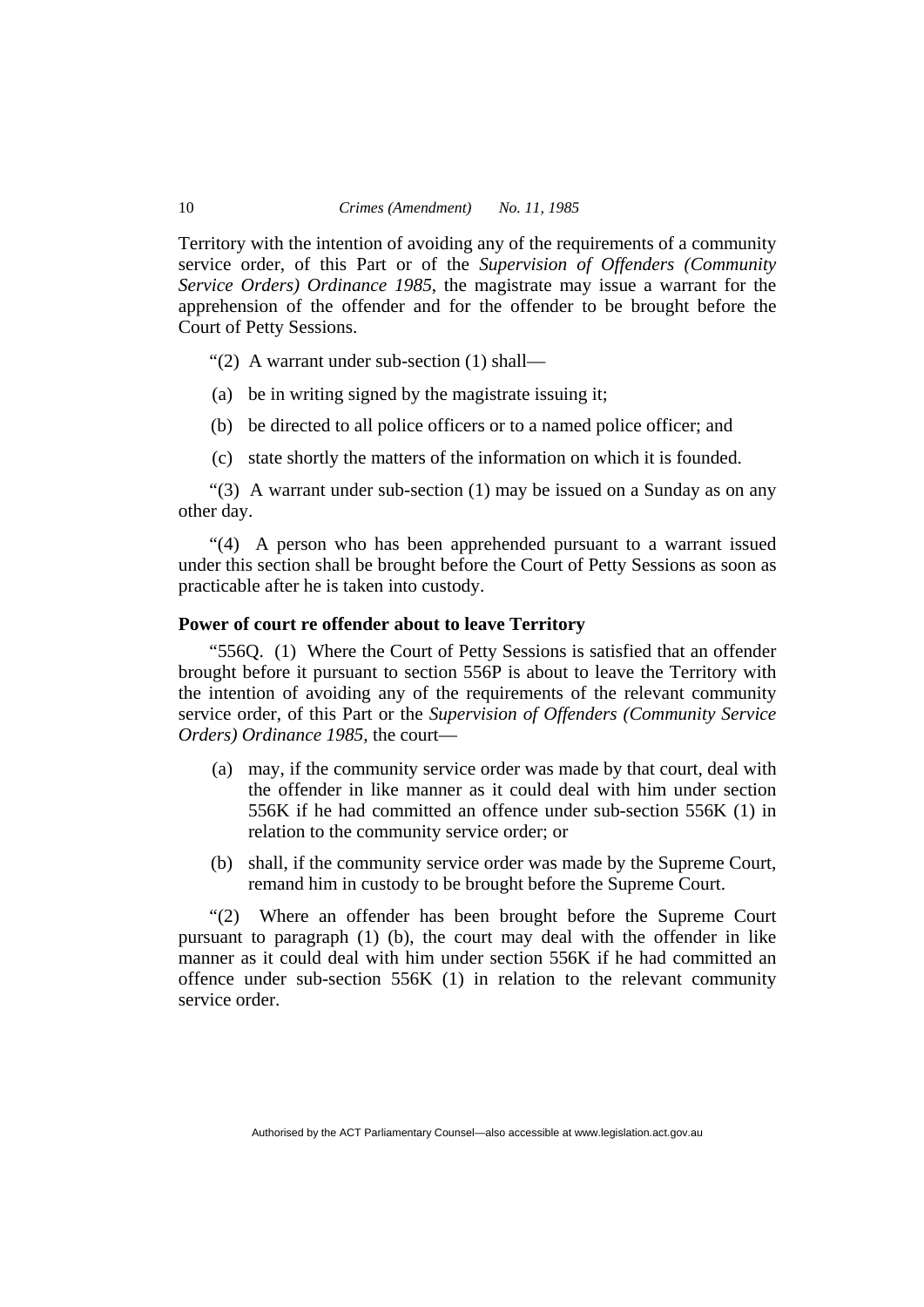#### **Effect of compliance with, or revocation of, certain community service orders**

"556R. (1) Where a community service order that was made in respect of a person pursuant to sub-section 556G (3) ceases to have effect otherwise than by reason of the revocation of the order pursuant to sub-section 556K (5), that person ceases to be liable to pay the amount that he was liable to pay in accordance with the terms of the relevant conviction or order referred to in subsection 150 (1) of the *Court of Petty Sessions Ordinance 1930*.

- " $(2)$  Where—
- (a) a community service order that was made in respect of a person pursuant to sub-section 556G (3) is revoked pursuant to sub-section 556K (5);
- (b) that person has performed work in accordance with the community service order; and
- (c) a magistrate, upon the revocation of the community service order, commits that person to prison in accordance with sub-section 150 (1) of the *Court of Petty Sessions Ordinance 1930*,

the magistrate shall have regard to the work performed by that person pursuant to the community service order and may, if it seems to him to be proper in all of the circumstances of the case to do so, vary the relevant conviction or order referred to in sub-section 150 (1) of the *Court of Petty Sessions Ordinance 1930* by substituting for the period specified in that conviction or order such lesser period of imprisonment as he considers appropriate.

#### **Service of documents**

"556S. A document that is required or permitted under this Ordinance to be served on or given to a person may be served or given—

- (a) by delivering a copy of the document to the person; or
- (b) by leaving a copy of the document at the last known place of residence or business of the person with a person apparently resident or employed at that place and apparently over the age of 16 years.

#### **Power of court where offender apprehended under this Part**

"556T. (1) Where an offender is apprehended and brought before a court in accordance with this Part, otherwise than in accordance with section 556P, the court has the same power to remand the offender in custody, admit the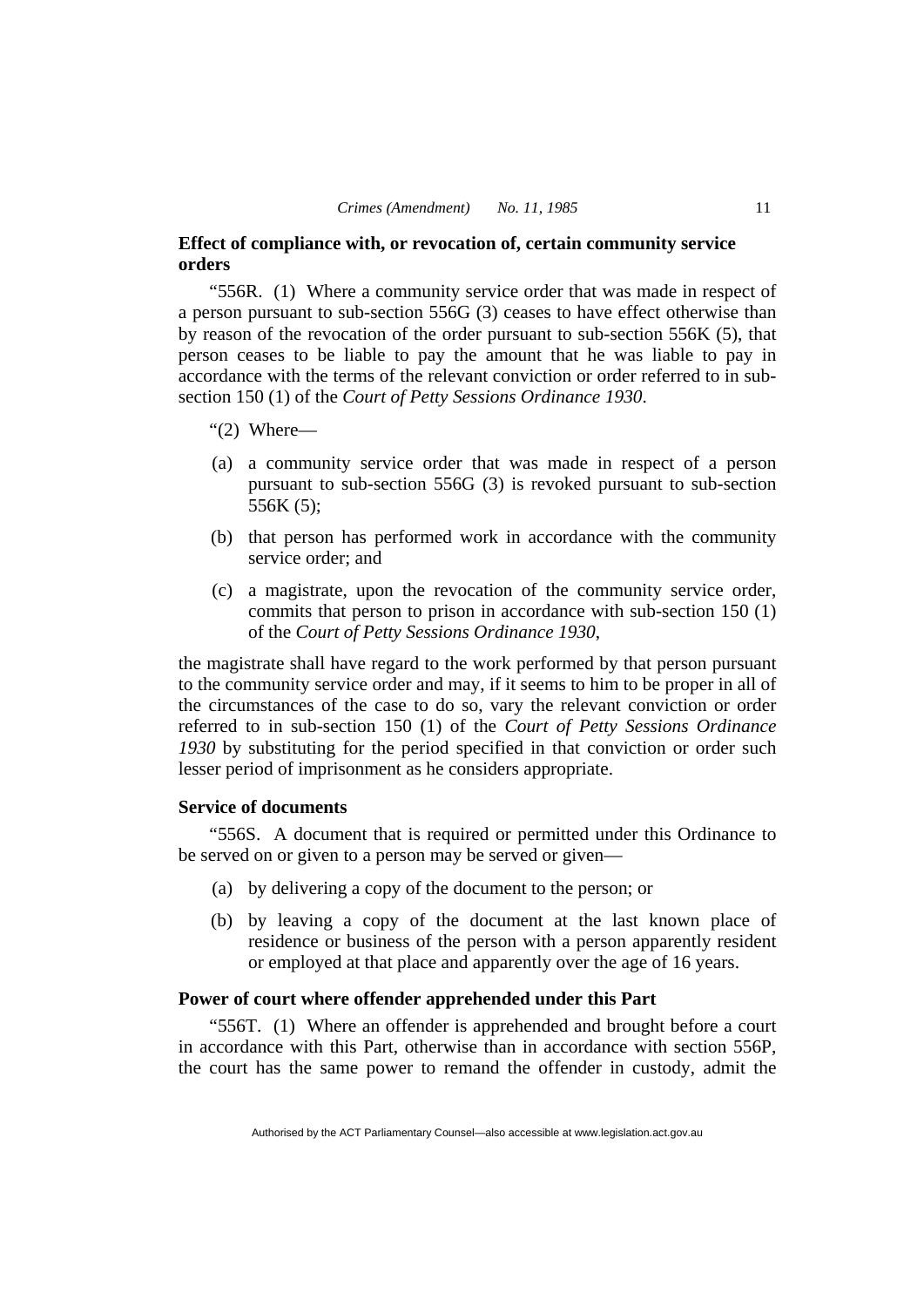offender to bail or order the discharge of the offender upon recognizance as it has in respect of a defendant.

"(2) Where an offender fails to comply with the condition of a recognizance entered into for the purposes of this Part the court has the same powers as it would have if at the time the offender entered into the recognizance he had been a defendant.

# **Power of court in certain circumstances upon revoking community service order**

"556U. Where—

- (a) a court, pursuant to sub-section 556K (5) or 556M (1), revokes a community service order that was made in respect of a person under sub-section 556G (1); and
- (b) the court proposes to make an order in respect of that person under sub-section 556K (7) or 556M (2),

then, pending the making of that order, the court has the same powers in relation to that person as it would have if, at the time of revocation of the community service order, it had made a finding of guilt against him of an offence.

#### **Discharge of community service order**

"556V. For the purposes of this Act and the *Supervision of Offenders (Community Service Orders) Ordinance 1985*, an offender shall be taken to have discharged a community service order if he has worked, or is, pursuant to that Ordinance, to be taken to have worked, pursuant to the order for the number of hours specified in the order.

#### **Jurisdiction of Supreme Court**

"556W. Jurisdiction is vested in the Supreme Court to hear and determine matters under this Part relating to a community service order made by that court.".

#### **Schedule 5**

**5.** The Fifth Schedule to the Crimes Act is repealed and the following Schedule substituted: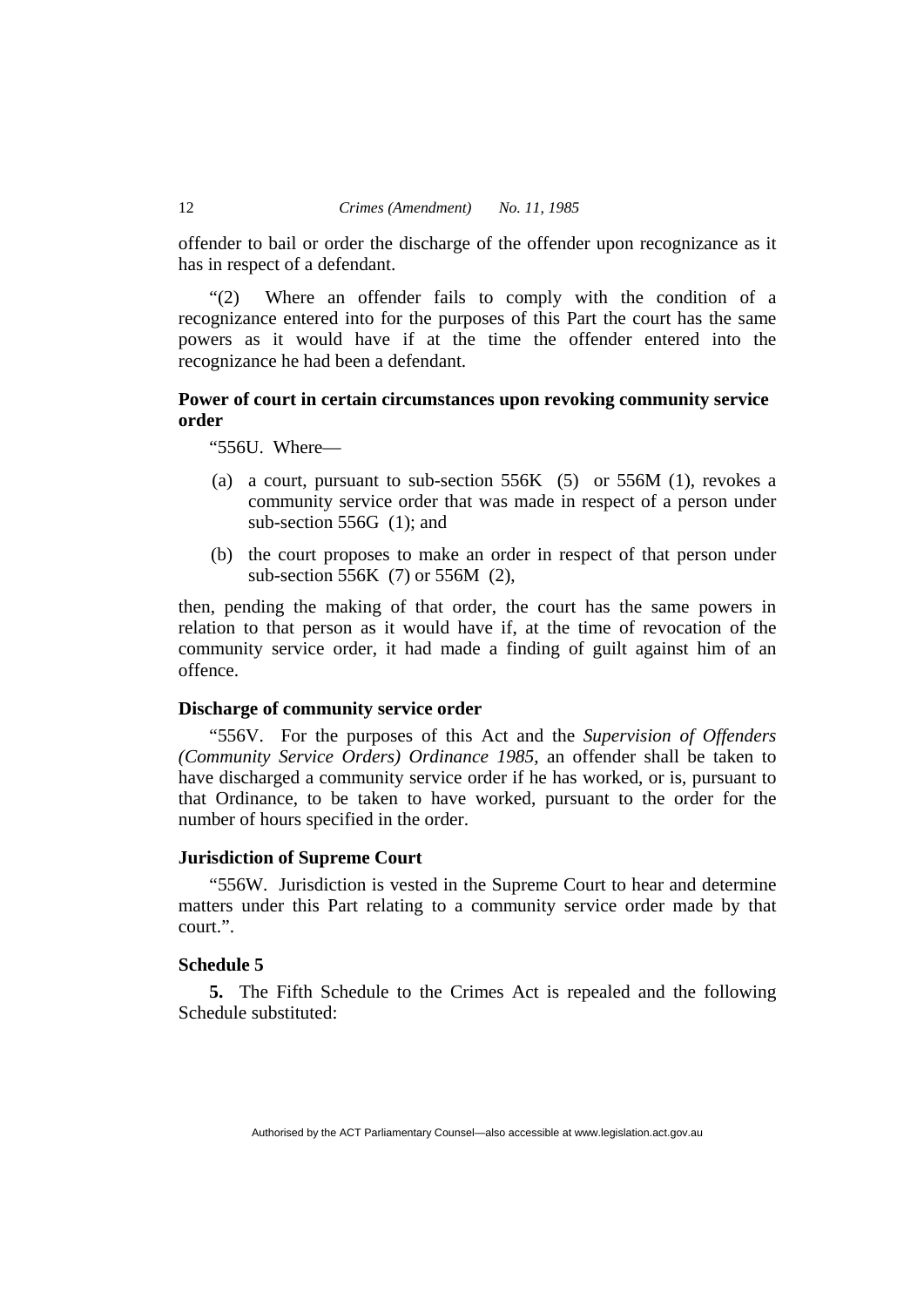# **SCHEDULE 5**

**FORM 1 Section 556G** 

#### *Australian Capital Territory*

Crimes Act, 1900

In the (*court)* at Canberra.

The day of  $19$ .

Whereas

- the defendant (*name and address of defendant)*, being a person who has attained the age of 18 years, on the day of , 19 was convicted of (*here set out the offence of which the defendant was convicted*); and
- the requirements of section 556J of the Crimes Act, 1900 of the State of New South Wales in its application to the Territory have, in respect of the defendant, been satisfied.

It is this day ordered that the defendant shall for his offence

- perform unpaid work for hours; and
- report to (*here specify the authorized officer, whether by name or otherwise, to whom the defendant is to report*) (*and, where the court directs the defendant to so report within a particular time, add*) within (*here set out the time within which the defendant is to report to the authorized officer).*

\*And it is further ordered that the defendant be released from custody forthwith.

\* Judge of the Supreme Court.

\* Magistrate.

\*Delete if in applicable.

\_\_\_\_\_\_\_\_\_\_\_\_\_\_